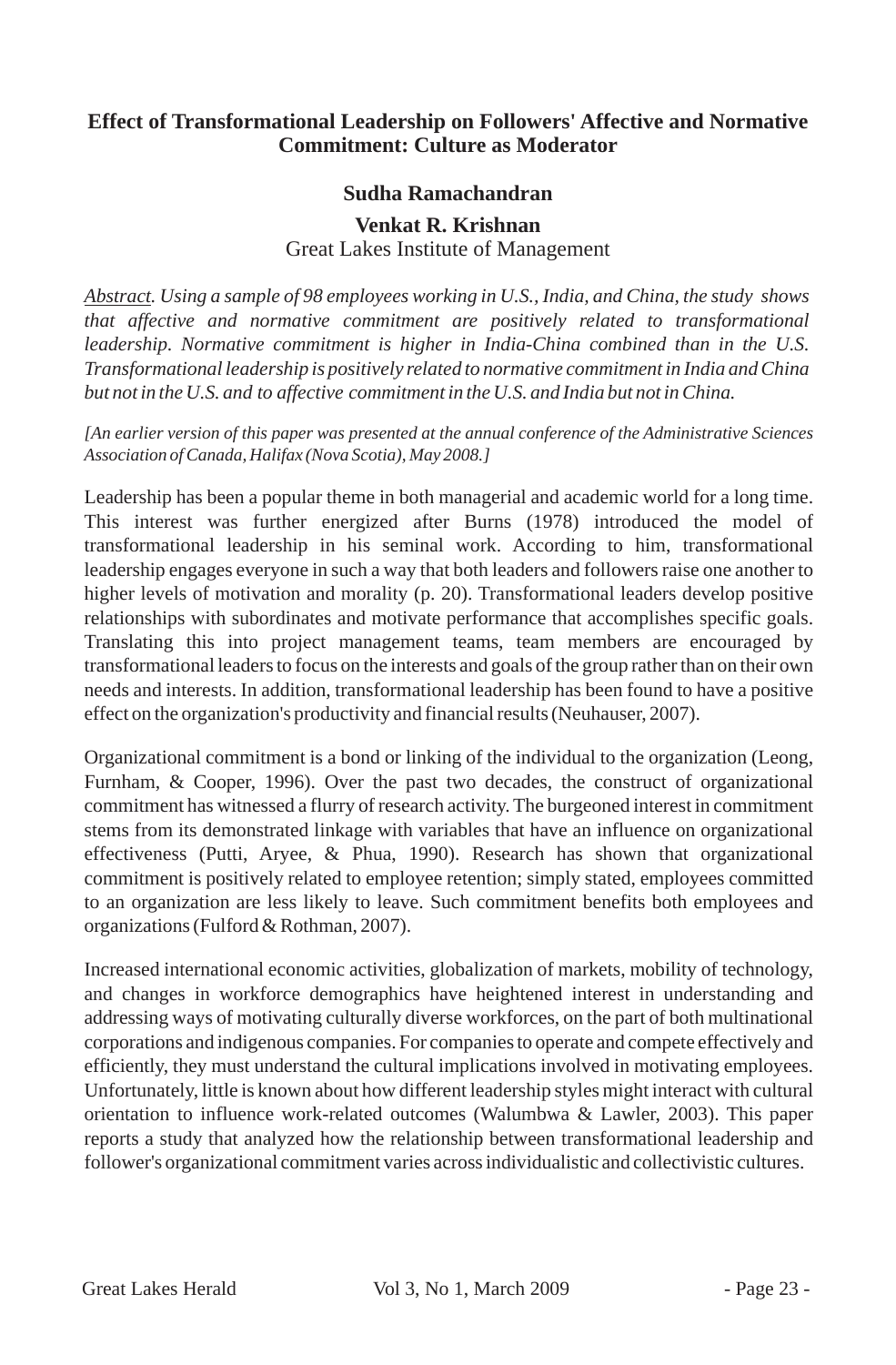### **THEORY AND HYPOTHESES**

### **Transformational Leadership**

Burns (1978) defined transformational leaders as those that are able to lift followers up from their petty preoccupations and rally around a common purpose to achieve things never thought possible. Transformational leadership encompasses role modeling, handling of personal relationships with subordinates, duty orientation of the manager, critical thinking, and so on (Singh & Krishnan, 2007). Transformational leaders seek to raise the consciousness of followers by appealing to higher ideals and moral values such as liberty, justice, equality, peace, and humanitarianism, and not to baser emotions such as fear, greed, jealousy, or hatred (Masood, Dani, Burns, & Backhouse, 2006).

The most common facet of transformational leadership among different definitions is that of vision. There are two visionary factors: expert and analytical, and visionary and futuristic. These influence reported performance in the organizations. For example, long-term motivation (a cultural dimension) can be achieved by offering appealing visions to the subordinates (Hautala, 2005). Other critical leadership competencies are strategic thinking, relationship building, execution, and people development (Neuhauser, 2007). There are five dimensions of transformational leadership—idealized influence attributed, idealized influence behavior, inspirational motivation, intellectual stimulation, and individualized consideration.

It has been found that charismatic or transformational leadership is positively related to the effectiveness of the leader, subordinate's effort, and job satisfaction and to the subordinate's organizational commitment. In addition, the effects of charismatic leadership on subordinates would be different if charisma is operationalized as an individual-level phenomenon or a group-level phenomenon, and it has been shown that charismatic leadership is more effective at increasing group performance than at increasing individual performance (DeGroot, Kiker, & Cross, 2000).

Stewart (2006) did a meta-analysis of 93 studies and found that transformational leadership exhibited a consistently positive relationship with collective performance. Zhu, Chew, and Spangler (2005) found that human-capital-enhancing human resource management fully mediated the relationship between CEO transformational leadership and subjective assessment of organizational outcomes. Although transformational leadership is applicable to most organizational situations, the emergence and effectiveness of such leadership may be facilitated by some contexts and inhibited by others (Garg & Krishnan, 2003). Johnson and Dipboye (2008). examined the moderating effect of task type on the effectiveness of charismatic leadership through a laboratory manipulation of the content (visionary, nonvisionary) and delivery (expressive, unexpressive) of a leadership speech, along with the charisma conduciveness of performance tasks. As expected, they found that visionary content and expressive delivery resulted in higher attributions of charismatic leadership. In addition, visionary content led to better quality of performance on more charisma-conducive tasks.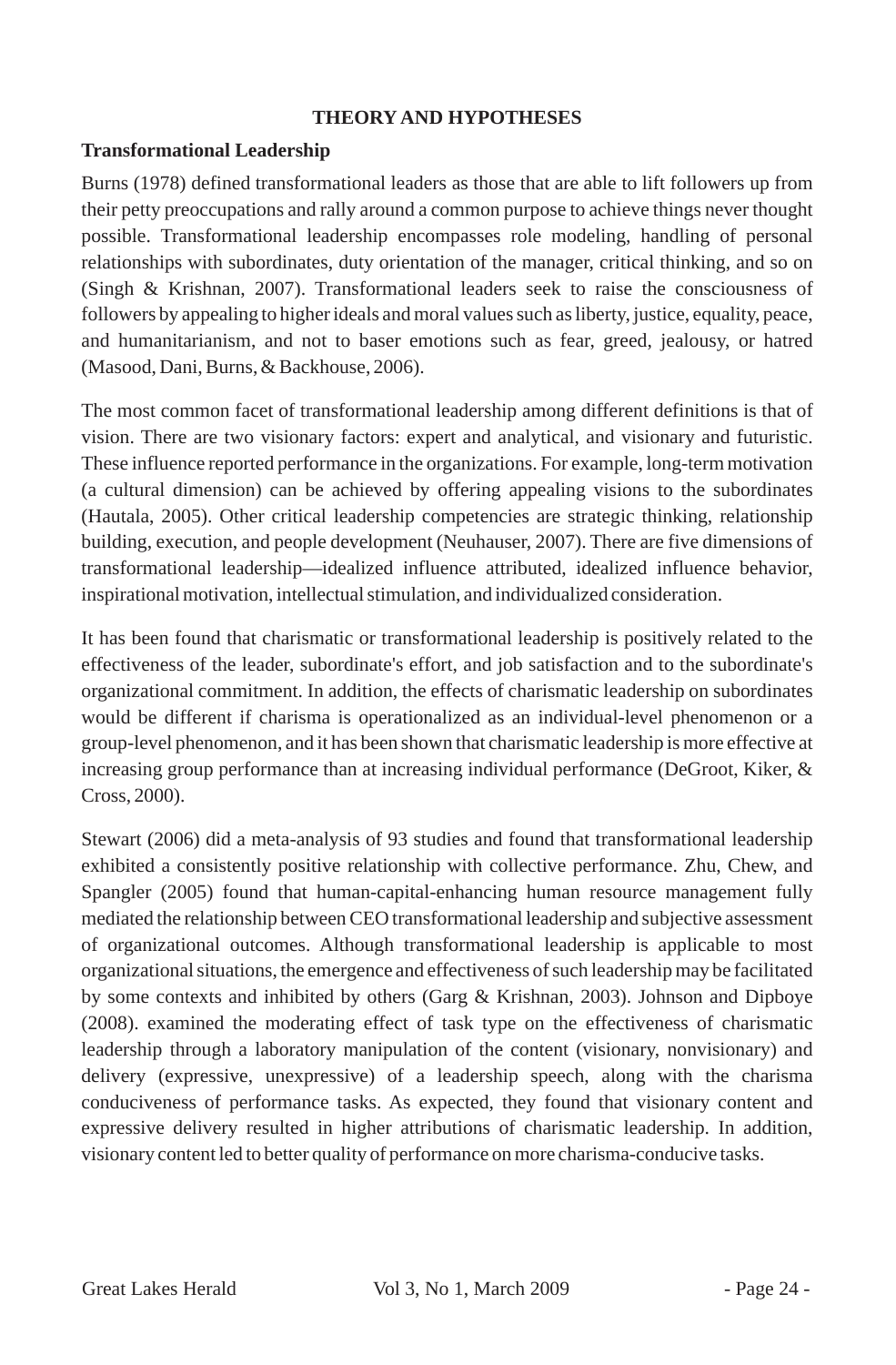Six main transformational leadership behaviors that relate to organizational citizenship are: articulating a vision, providing an appropriate model, fostering the acceptance of group goals, expecting high performance, and providing individualized support and intellectual stimulation. Organizational citizenship behaviors comprise altruism, conscientiousness, sportsmanship, courtesy, and civic virtue. Although transformational leader behaviors may have no direct effect on organizational citizenship behavior, they influence both employee trust and satisfaction (Masood et al., 2006). Sosik and Dinger (2007) examined the relationship between leaders' personal attributes, leadership style and vision content. They found that charismatic leadership was most positively associated with inspirational vision themes, whereas contingent reward leadership was most positively associated with instrumental vision themes. Leaders' need for social approval, self-monitoring, and need for social power moderated these relationships.

Transformational leaders set examples to be emulated by their followers. As suggested by Burns (1978), when leaders are morally more mature, those they lead display higher moral reasoning. Authentic transformational leadership must rest on a moral foundation of legitimate values (Burns, 1978). Moral obligations are grounded in a broader conception of individuals within community and related social norms and cultural beliefs. To be transformational, the leader has to be morally uplifting (Bass & Steidlmeier, 1999). It is required of a transformational leader to bridge ethical relativism by forging a platform of common values and congruence of interests.

Transformational leaders can use performance appraisal system as a vehicle for individualizing the development of subordinates and guiding their future career development paths. Instead of simply catering to the immediate self-interests of followers, the transformational leader broadens followers' interest towards transcending self-interests for the good of the group, by increasing awareness about the issues of consequence, and increasing the need for growth and self-actualization. As building of inspiration and self-confidence is associated with transformational leadership, effort and performance from subordinates of such leaders are beyond normal expectations. Transformational leadership results in increased employee satisfaction (Waldman, Bass & Einstein, 1987).

# **Organizational Commitment**

Organizational commitment has been defined and measured in several different ways. Attitudinal organizational comitment is the strength of an individual's identification with, and involvement in, a particular organization (Leong, Furnham & Cooper, 1996).

Two distinct theoretical orientations have emerged in defining organizational commitment: moral and calculative. Organizational commitment from a moral orientation is measured along three attitudinal factors: identification, involvement, and loyalty. Identification is the degree to which employees accept the organization's goals, values, and objectives as their own. It is the basis for attachment to the organization. Involvement is the intensity of the employee's attachment to the organizational work role. Loyalty is an evaluation of the attachment to the organization as indicated by the employee's warm, affective regard for the organization. The calculative perspective, on the other hand, assumes that individuals negotiate and bargain with their organization to produce a positive balance of rewards and costs that they incur in the organization. The greater the positive relationship, the more personal commitment there will be towards the organization (Barge & Schlueter, 1988).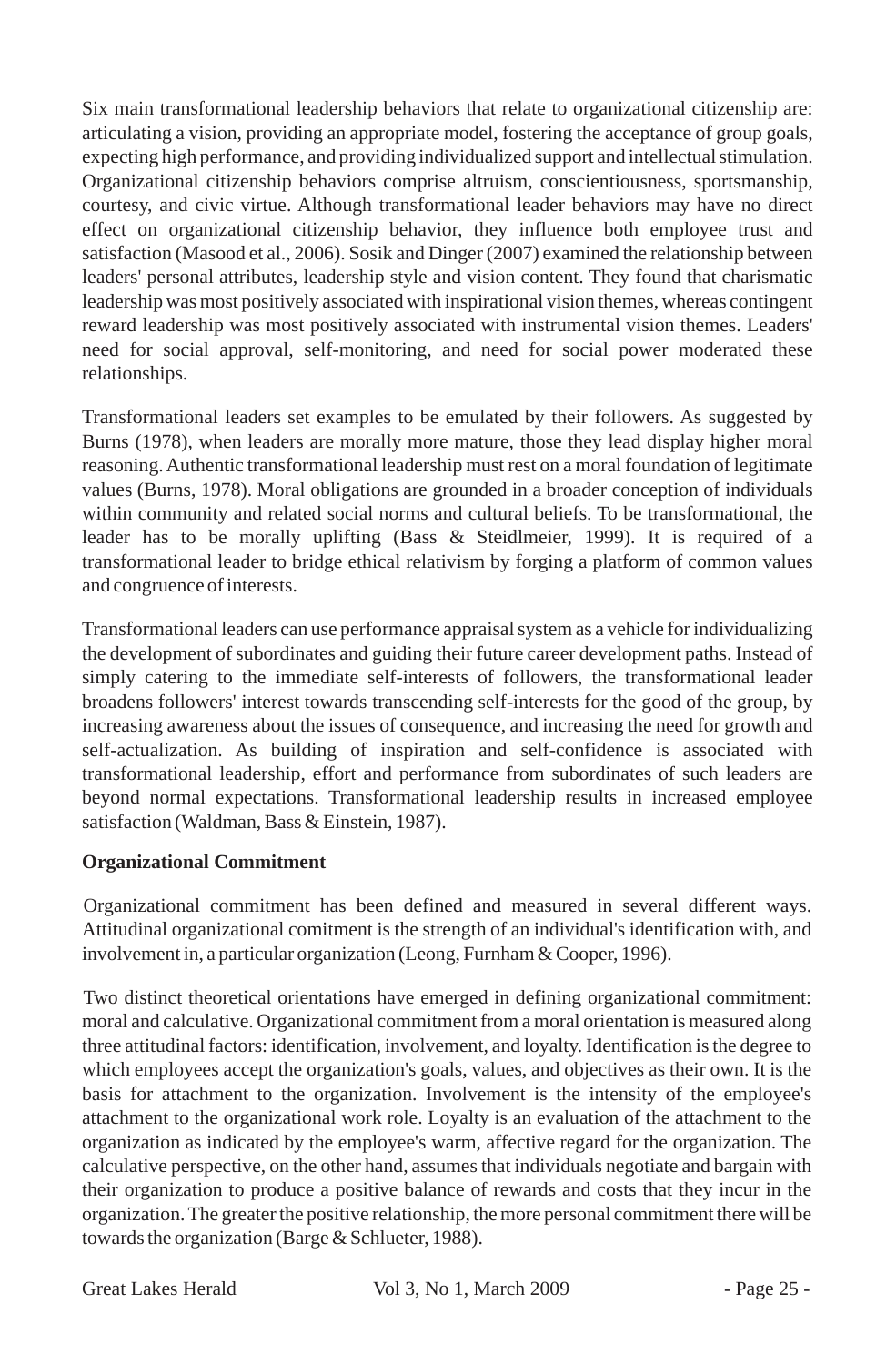There are three components of organizational commitment: affective, continuance, and normative commitment (Carmeli, 2003). Affective commitment refers to an employee's emotional attachment to, identification with, and involvement in the organization. Continuance commitment refers to an employee's perceived costs of leaving the organization. Normative commitment refers to an employee's obligation to remain in an organization (Bryant, Moshavi & Nguyen, 2007). The nature of these commitment components might differ, but one way or the other, they have a similar impact on employees' decision to continue or discontinue their employment with the organization (Caykoylu, Egri & Havlovic, 2007).

The three-component model of commitment is important because, although all three forms of commitment decrease the likelihood of individuals leaving an organization, there are different antecedents and consequences associated with each form of commitment. Consequently, managers should be aware of the manner in which their employees are committed to the organization and attempt to foster the different components of commitment in their employees (Coleman, Irving & Cooper, 1999).

An individual's attitude toward career is described as career commitment. Commitment to career affects individuals' behaviors. Highly career-committed individuals may be more motivated when their expectations are satisfied by the organization than those who are less committed. Regarding the effect of the organization's career-oriented practices perceived by the employees, individuals become affectively committed to the organization when they perceive that the company is pursuing internal promotion, provides proper training, and that supervisors do a good job in providing information and advice concerning their careers. Individuals with high career commitment and low affective commitment tend to leave the company because they do not believe that the current company is satisfying their career needs or goals. Employees' continuance commitment, on the other hand, is increased when they believe that the company is doing its best to prevent layoffs (Chang, 1999).

Experiencing burnout would lead employees to be less committed to the organization, and thus more likely to quit their job. If employees are feeling emotionally exhausted by their work, are developing depersonalized views of the people they serve, and are feeling that they are not accomplishing much, then they would probably become less enthusiastic and accepting of the organization's goals, less dedicated to achieving them, and more prone to withdrawing from work (both psychologically and physically). The three aspects of burnout syndrome viz., higher levels of emotional exhaustion and depersonalization, and lower levels of personal accomplishment, are each related to lower levels of commitment. In addition, organizational commitment is positively correlated with pleasant supervisor and coworker contact, and negatively correlated with both types of unpleasant contact. Together, it can be summarized that interpersonal relationships at work may be instrumental in explaining the variation in stress reactions within a work setting which is homogenous in regard to job stressors (Leiter  $\&$ Maslach, 1988).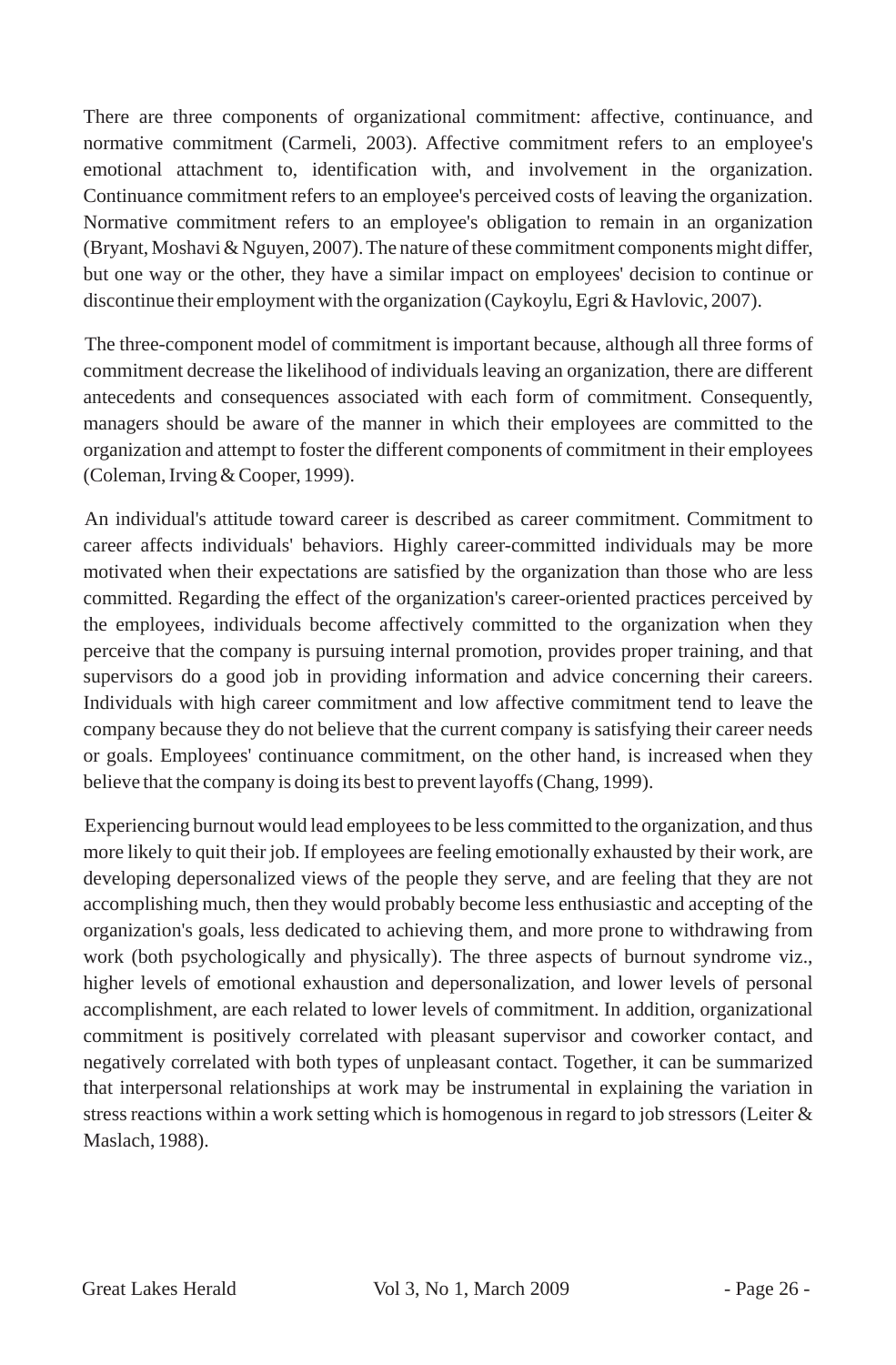There are three views provided for the relationship between locus of control (LOC), an indicator of beliefs, and affective commitment. First, those with an internal LOC (internals) are likely to report higher levels of commitment because they perceive that they have control over their work environment. Second, because internals are likely to perceive more alternatives than those with an external LOC (externals) and because choice is related to commitment, internals will feel more committed to the organization that they decide to join. Third, because internals are more likely to take action when dissatisfied with a situation (particularly by leaving the organization), only committed internals are expected to remain with an organization. Externals are more likely to perceive that they have fewer employment alternatives than internals, which in turn could lead externals to develop continuance commitment to their organizations (Coleman, Irving & Cooper, 1999).

Studies on mentoring indicate that, the better the relationship between mentors and mentees in the formal mentoring program, the more the mentees will be motivated to work hard and feel committed to their organization. More specifically, mentees who are physically proximate to their mentors, who are under less time pressure, and have work schedules that do not conflict with those of their mentors are more motivated and committed than those who are physically distant from their mentors, are under more time pressures, and have work schedules that conflict with those of their mentors. In addition, mentees are more motivated and committed when their mentors like and respect them, and enjoy interacting with them (Orpen, 1997).

Consistent with social exchange theory, perceived organizational support addresses the organization's commitment to its employees. More favorable exchanges should strengthen employee attraction to the employee relationship and increase commitment. Human resource practices such as internal labor markets, hiring selectivity, training, grievance resolution mechanisms, benefits, employee involvement, incentive pay, union pressure, compensation cuts, and downsizing affect organizational commitment. In particular, if one views employee involvement programs to be generally consonant with the decentralization of decision making (a structural method for increasing worker autonomy) and programs designed to increase employee 'voice', the overall pattern of results converges to provide support for an 'empowerment' effect. Thus, it appears that organizational practices and characteristics that provide for the expression of worker interests are the strongest organizational determinants of employee commitment (Fiorito, Bozeman, Young & Meurs, 2007).

Organizational commitment is a very powerful predictor for some outcomes like job satisfaction and intention to quit, but much less for others like mental and physical health. Job satisfaction is a multi-dimensional construct and includes satisfaction with co-workers, with supervisors and with work in general (Walumbwa & Lawler, 2003). Organizational commitment is a good predictor of job satisfaction and intent to quit after taking into account occupational stress and demographic variables. The result showing organizational commitment as being negatively related to ill health and intention to quit, and positively related to job satisfaction implies that commitment is advantageous to individuals and to the organization (Leong, Furnham & Cooper, 1996).

More empowerment, more effective supervision, less role ambiguity and better job motivating potential improve organizational commitment and job satisfaction levels. The more the roles expected of employees become unclear, the less committed they will become towards their organization. Employees' having to face role conflict does not necessarily translate into a direct decrease in commitment levels. However, it negatively influences job satisfaction levels and thus indirectly causes commitment levels to decrease (Caykoylu, Egri & Havlovic, 2007).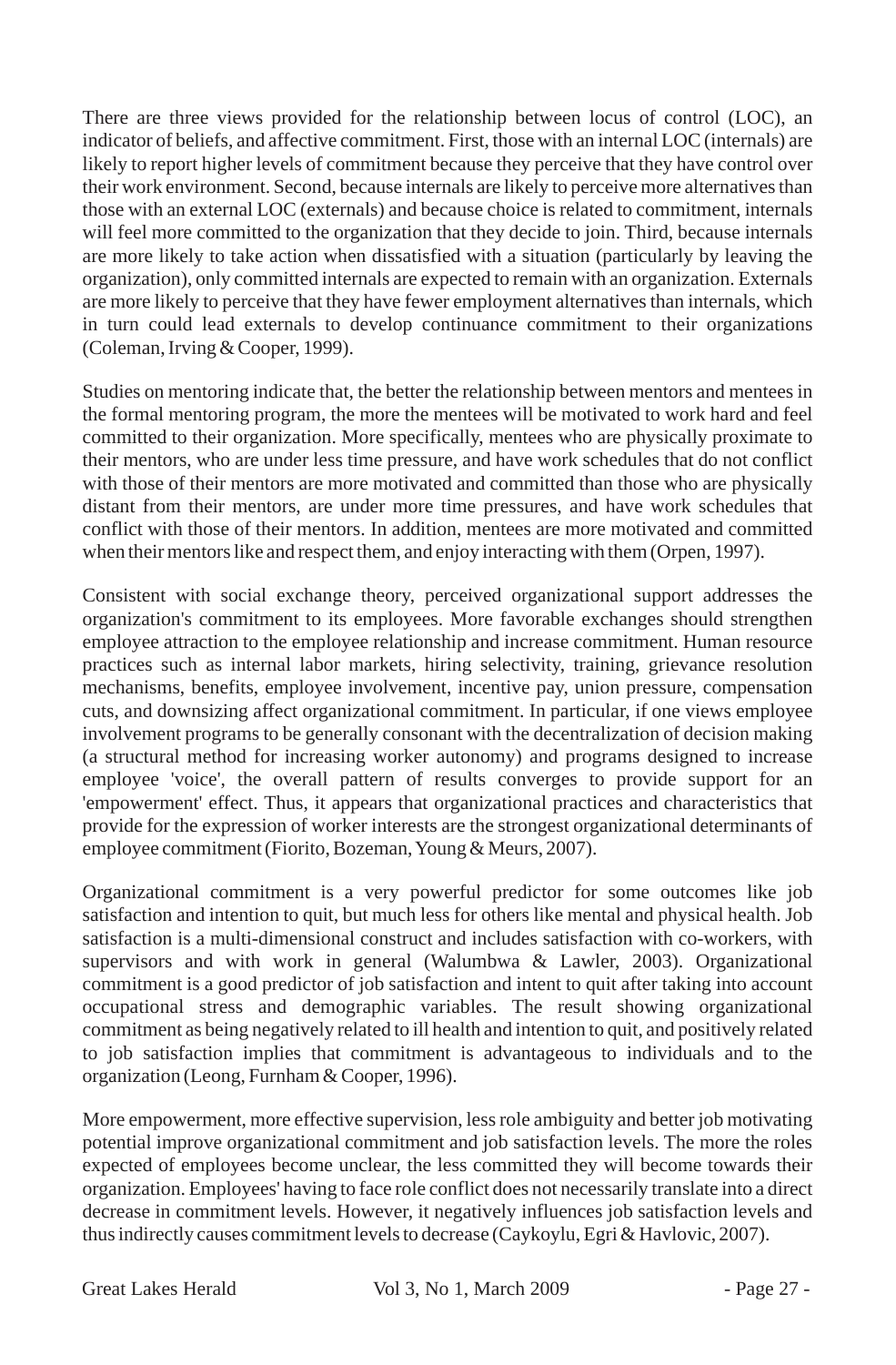Stress-outcomes and goal-performance relationships are among the major areas in the management literature where the mediating role of commitment is apparent. It is generally assumed that committed employees are more prepared to achieve organizational goals than non-committed employees. Commitment has also been found to mediate the relationship between work-related characteristics and employee performance. There is partial mediation by organizational commitment between work climate and self-rated performance. Those found to be committed rate their performance more positively than those who are less committed. Commitment fully mediates the relationship between job security and withdrawal cognitions. On the other hand, organizational commitment partially mediates the relationship between work climate and immediate supervisor rated performance. That is, employees who positively perceive their work climate tend to show higher levels of performance, because they are highly committed (Suliman, 2002).

Organizational commitment of followers is influenced by transformational leadership (Lok & Crawford, 2004). Transformational leadership theory emphasizes the role of empowerment as a central mechanism of building commitment to the organization's objectives (Bass, 1999). Empowered employees are more likely to reciprocate with higher levels of commitment to their organization.

By showing respect and confidence in their followers, transformational leaders are able to bring a high degree of trust and loyalty on the part of followers to the extent that followers are willing to identify with the leader and the organization. As a result, followers trust in and emotionally identify with the leader, such that they are willing to stay with the organization—even under very difficult circumstances. Walumbwa, Wang, Lawler, and Shi (2004) used data from China and India and found that transformational leadership was positively related to organizational commitment and job satisfaction, and negatively related to job and work withdrawal. They also found that collective efficacy mediated the contribution of transformational leadership to job and work withdrawal and partially mediated the contribution of transformational leadership to organizational commitment and job satisfaction.

# *Hypothesis 1. Followers' organizational commitment is positively related to transformational leadership.*

Although transformational leadership has been conceptually and empirically linked to organizational commitment, there has been little empirical research focusing on the processes by which transformational leaders influence followers' level of organizational commitment. It is also possible that different moderating variables are involved in the effects of transformational leadership. Krishnan (2005) examined the role of leader-follower relationship duration in the effect of transformational leadership on follower's terminal value system congruence and identification (cognitive outcomes) and on attachment and affective commitment (affective outcomes). He found that the positive effect of transformational leadership on the outcomes is enhanced by the duration of relationship between leader and follower in the case of congruence and identification, but not in the case of attachment and affective commitment. Avolio, Zhu, Koh, and Bhatia (2004) used a sample of staff nurses in Singapore to show that psychological empowerment mediated the relationship between transformational leadership and organizational commitment. Similarly, structural distance between the leader and follower moderated the relationship between transformational leadership and organizational commitment. Culture could be another moderating variable in the relationship between transformational leadership and follower's organizational commitment.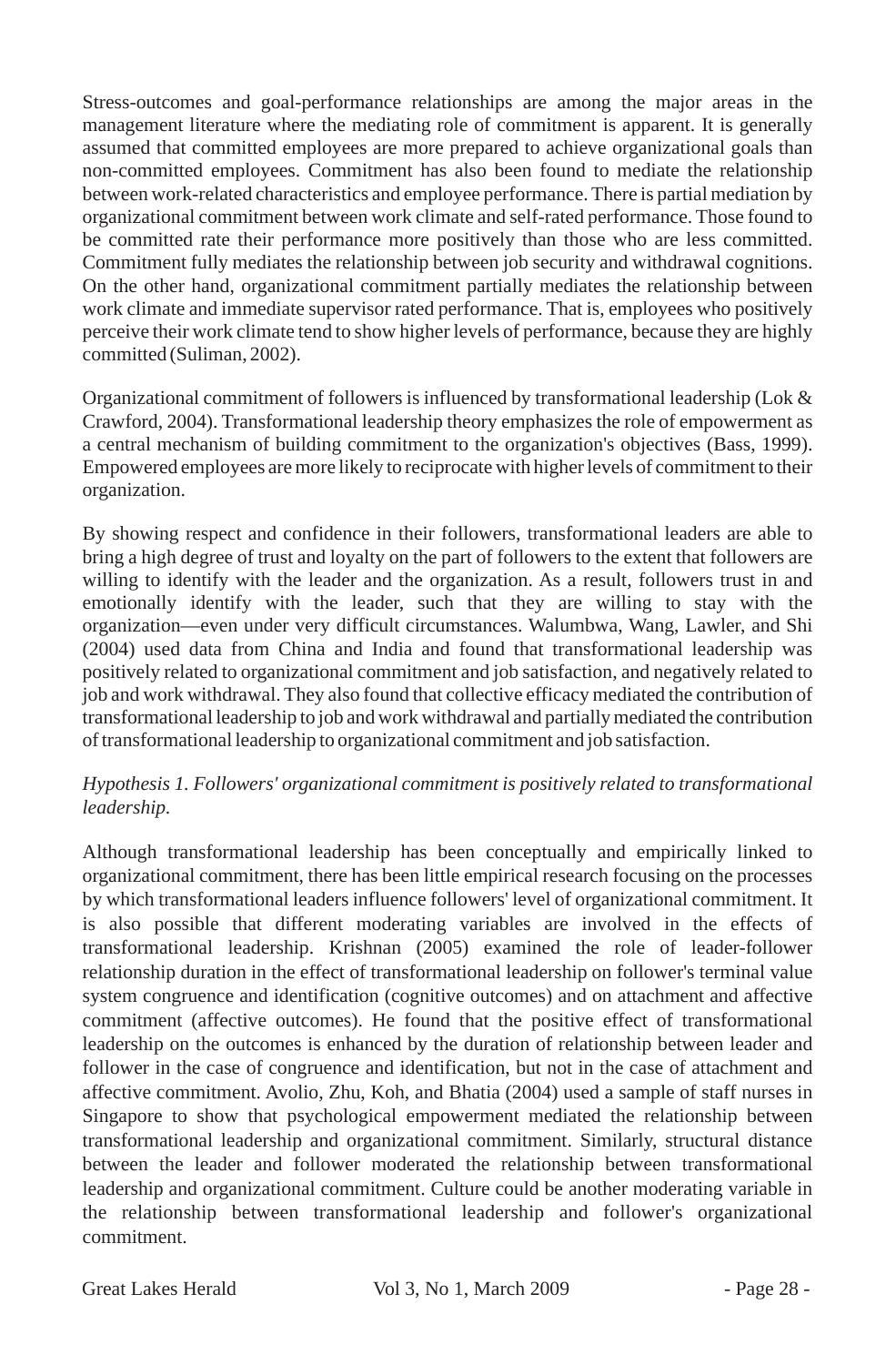# **Culture**

Culture gives a group its uniqueness and differentiates it from other groups. Individuals in a group share common values, beliefs and assumptions about what is wrong and right, effective and ineffective (Nikandrou, Apospori & Papalexandris, 2003). Irrespective of their methodological and conceptual approach, all studies concur on one point: similar cultural backgrounds produce similar thinking and behavioral patterns, which are distinct for each culture. Impressions about people and their culture, however, are not static (Fraser & Zarkada-Fraser, 2002).

Generally, studies on nationality-influenced business behavior and orientations do not discuss sub-cultures within countries. In many countries, the ethnic and religious backgrounds of the owners and managers of business entities could become an important issue because the role and power of ethnic and religious minorities may be completely disproportionate to their population size. Sub-nationalities within a country and the business values, beliefs, behavior and orientations of sub-nationalities, historical influences, government policies, and government programs can foster the growth of business entities with distinct cultures and management practices (Bhaskaran & Sukumaran, 2007). There are five aspects or dimensions of culture—individualism versus collectivism, masculinity versus femininity, uncertainty avoidance, power distance, and long-term versus short-term orientation.

Cross-cultural training and the development of behavioral and cognitive skills enables managers to develop high levels of ability to describe the environments of other cultures. Apart from formal training courses, other means of direct exposure to other cultures can contribute greatly to cross-cultural understanding and can foster the ability to develop functional relationships across national borders. The experience of living in another culture increases one's awareness of differences and their impact even more than being able to speak a foreign language (Fraser & Zarkada-Fraser, 2002). Service encounters between customers of one culture and employees of another often result in misunderstanding and conflict because of differing cultural values and norms. Employees with high intercultural sensitivity are more successful in work than employees with low intercultural sensitivity when it comes to service attentiveness, revenue contribution, interpersonal skills, job satisfaction, and social satisfaction. On the other hand, age, gender, and ethnicity are not significantly correlated with intercultural sensitivity (Sizoo, Plank, Iskat & Serrie, 2005).

Forces from the market, technology and institutional context promote convergence among countries, while, cultural forces contribute to more divergent tendencies. Therefore, attributes and entities that distinguish a given culture from other cultures are predictive of practices of the organizations of that culture and predictive of leader attributes and behaviors that are most frequently enacted, acceptable, and effective in the culture. Leaders are more likely to be affected and are more likely to behave in ways that are accepted and favored in their culture. Therefore, different beliefs and expectations about how a leader should behave is one potential source of variance across cultures (Nikandrou, Apospori & Papalexandris, 2003).

The cultural selectivity hypothesis posits a relationship between national culture and national competitiveness. Individualistic cultures emphasize personal identity and hence encourage the creation of unique ideas (Tsang, 1999).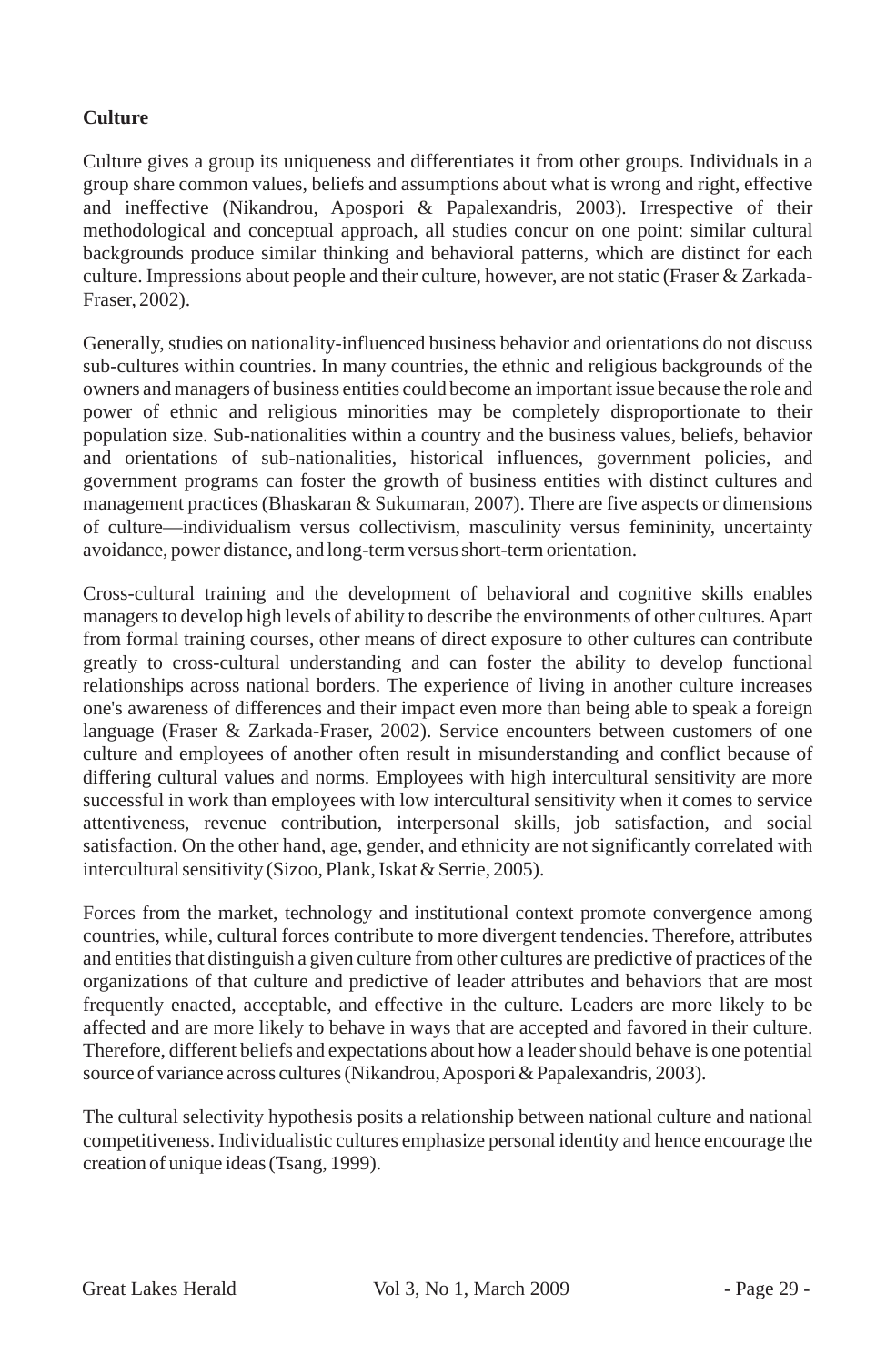With the trend towards globalization, organizations and managers need to have a greater understanding of organizational variables such as leadership styles that determine levels of commitment and job satisfaction in different national contexts. Since individuals bring their personal values, attitudes and beliefs to the workplace, their levels of commitment to the organization may differ. Values, attitudes, and beliefs are reflected in different national cultures (Lok & Crawford, 2004). For example, idiocentric values, such as freedom and achievement might be important predictors of commitment in individualistic societies, whereas allocentric values, such as respect, tradition, and seniority might be important predictors of commitment in communal societies. It is purported that the more important self-transcendence and conservation values are, the greater one's affective commitment will be (Glazer, Daniel & Short, 2004). Jung and Avolio (1999) manipulated transformational and transactional leadership styles and compared them in individual and group task conditions to determine whether they had different impacts on individualists and collectivists performing a brainstorming task. Results showed that collectivists with a transformational leader generated more ideas, but individualists generated more ideas with a transactional leader. Group performance was generally higher than that of individuals working alone. However, contrary to expectations, collectivists generated more ideas that required fundamental organizational changes when working alone.

Culture is a set of underlying assumptions, norms, and beliefs shared by members of a group. In the case of transformational leadership, culture is especially significant because leaders will not be able to understand the true needs of followers if they do not understand their values, norms, and beliefs. Many leadership characteristics are universally endorsed, whereas many others are culture-bound. It is anticipated that there will be unique dimensions in the operationalization of transformational leadership in nations that have unique cultures. For example, a scale based on assumptions of hedonism or individual rights may not capture all the nuances of transformational leadership in a culture based on assumptions of duty-orientation (Singh & Krishnan, 2007).

Walumbwa and Lawler (2003) used data from China, India and Kenya to examine the moderating effect of collectivism on the relationships between transformational leadership, work-related attitudes and perceptions of withdrawal behaviors. They found support for the moderating effect of collectivism on the relationship between transformational leadership and work-related outcomes, such as facets of job satisfaction, organizational commitment, and perceptions of organizational withdrawal behaviors. Walumbwa, Lawler, and Avolio (2007) examined allocentrism as a moderator of the relationship between transformational leadership and work-related attitudes and behaviors using data collected from China, India, Kenya, and the U.S. They found that allocentrics reacted more positively when they viewed their managers as being more transformational. Idiocentrics reacted more positively when they rated their managers as displaying more transactional contingent reward leadership. The pattern of results was stronger for transformational leadership in more collectivistic cultures among allocentrics and stronger among idiocentrics in individualistic cultures for transactional contingent reward leadership.

*Hypothesis 2. Follower's organizational commitment and transformational leadership are higher in cultures that are more collectivistic.*

*Hypothesis 3.The relationship between transformational leadership and follower's organizational commitment is stronger in cultures that are more collectivistic.*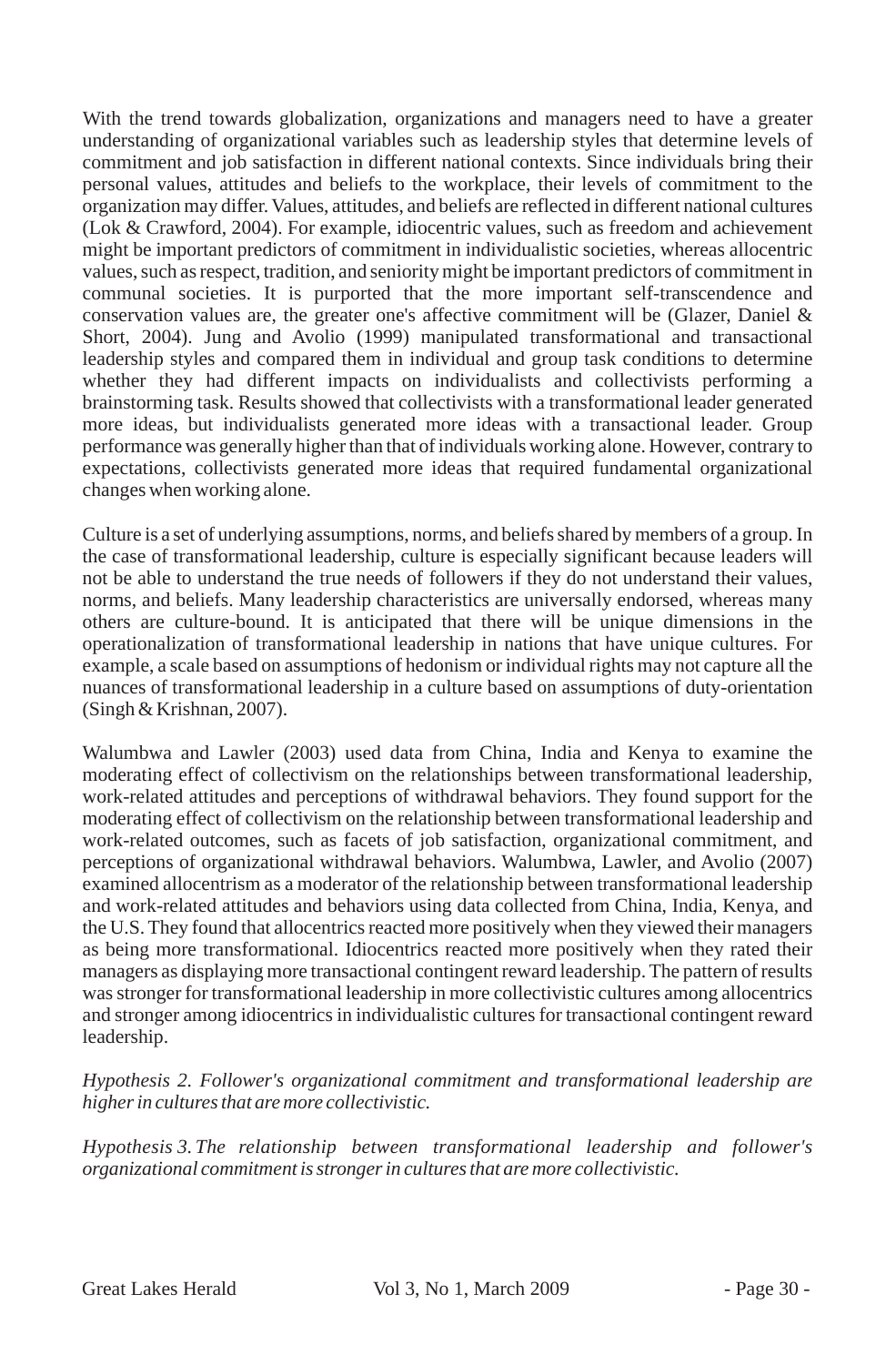# **METHOD**

The empirical work in this study involved gathering of information from employees working in different organizations across India, U.S. and China. The choice of these countries was driven both by the issues in the study and the feasibility. The total sample size of the respondents was 98 with 32 of the respondents from U.S., 32 from India, and 34 from China. Of the respondents, 71% were male. The median age was 27 years, the median organizational tenure was 3 years, and the median tenure under the current supervisor was 1.5 years.

### **Measures**

Transformational leadership was measured using the Transformational Leadership Questionnaire (TLQ) of Krishnan (2007). The scale has 30 items, with six items for each of the five factors—idealized influence attributed (heroism), idealized influence behavior (ideology), inspirational motivation, intellectual stimulation, and individualized consideration. The respondents were asked to answer the TLQ by judging how frequently their leader displayed the behaviors described in the questionnaire, using a five-point scale (0=Not at all; 1=Once in a while; 2=Sometimes; 3=Fairly often; 4=Frequently, if not always). The mean of the five factors was taken as the score for transformational leadership.

The affective, continuance, and normative organizational commitment scales included in this study each comprised six items (Allen & Meyer, 1990). Responses to these items were recorded on 5-point scales (1=strongly disagree and 5=strongly agree). Sample items included 'I would be very happy to spend the rest of my career with this organization', 'this organization deserves my loyalty', 'too much of my life would be disrupted if I decided I wanted to leave this organization now', etc.

The instrument used to measure the cultural dimensions was Hofstede's Values Survey Module 1994. The Values Survey Module 1994 (VSM 94) is a 26-item questionnaire developed for comparing culturally determined values of people from two or more countries or regions. It allows scores to be computed on five dimensions of national or regional culture, based on four questions per dimension. Sample questions included 'should have a security of employment', 'most people can be trusted', 'when people fail in their life it is often their own fault', etc.

In Hofstede's study (1984), U.S. was ranked highest on individualism (IDV) indicating a society with a more individualistic attitude and relatively loose bonds with others. China ranked lower than any other Asian country on individualism (IDV).

### **RESULTS**

The means, standard deviations, and correlations between all variables are given in Table 1. As has been shown in earlier studies, all the five transformational leadership dimensions were significantly positively related to each other. Similarly, the table also shows that normative commitment was significantly positively related to both affective and continuance commitment, although affective and continuance commitments have a non-significant interrelationship. From the correlation table, it can also be seen that affective and normative commitment were significantly positively related to transformational leadership, thereby supporting Hypothesis1. Continuance commitment was not significantly related to transformational leadership.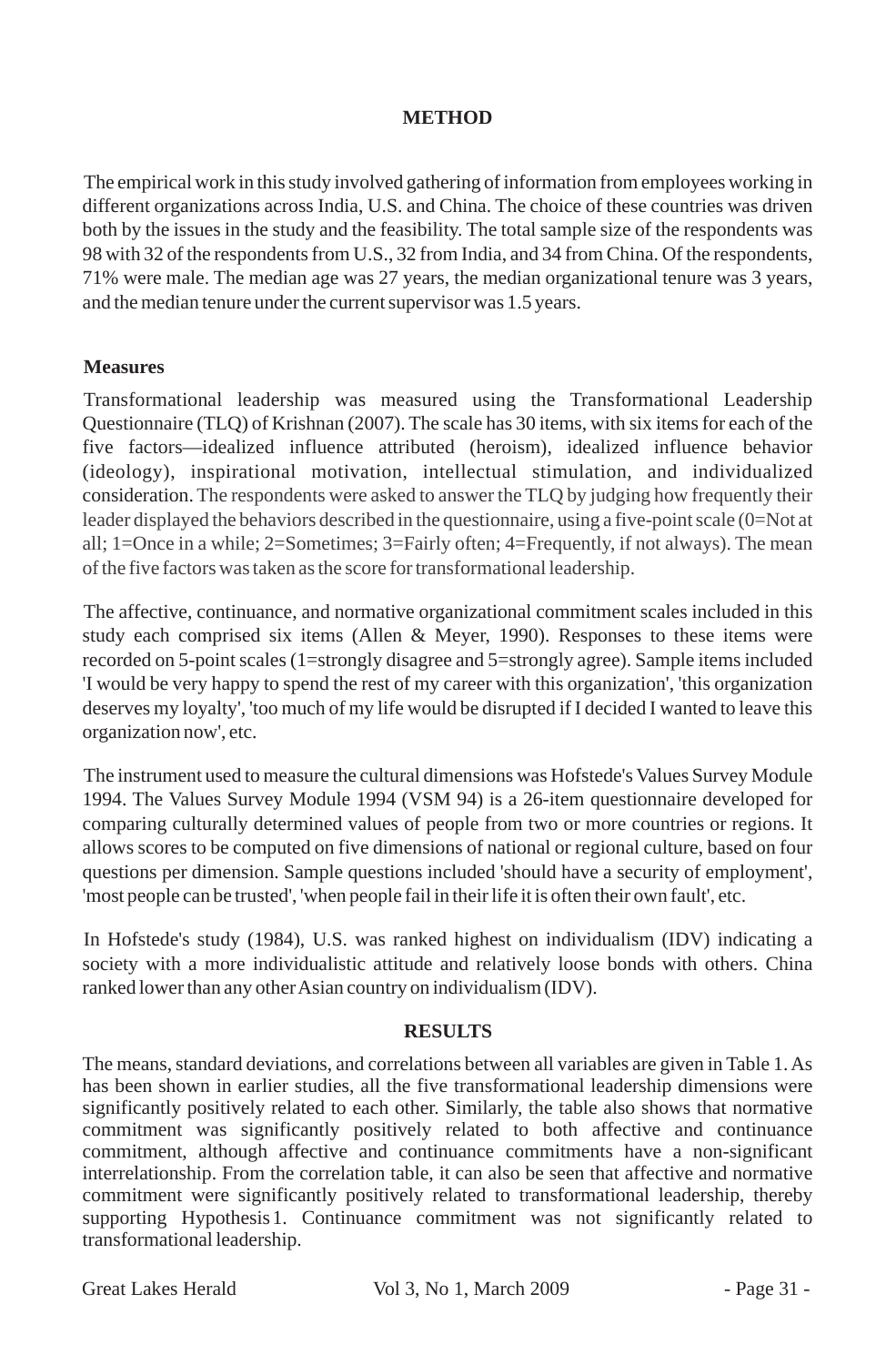We did analyses of variance of all variables across the three countries. Analysis of variance results are shown in Table 2. Individualism score was significantly higher in the U.S. than in China. When India and China were combined, individualism score was significantly higher in the U.S. than in India-China combined. Normative commitment was significantly higher in India than in the U.S. When India and China were combined, normative commitment was significantly higher in India-China combined than in the U.S. Continuance commitment was moderately higher in China than in India and the U.S. Transformational leadership was moderately higher in the U.S. than in China. Therefore, Hypothesis 2 was supported only in the case of normative commitment.

|            | М    | S.D. | AC       | CC       | NC       | <b>IIA</b> | IIB      | IM       | IS       | IC       | TL    |
|------------|------|------|----------|----------|----------|------------|----------|----------|----------|----------|-------|
| AC         | 3.16 | 0.75 | (.78)    |          |          |            |          |          |          |          |       |
| CC         | 2.72 | 0.70 | .06      | (.66)    |          |            |          |          |          |          |       |
| NC         | 2.97 | 0.80 | $***.62$ | $***.28$ | (.79)    |            |          |          |          |          |       |
| <b>IIA</b> | 3.37 | 0.95 | $***.42$ | $-13$    | $***.27$ | (.88)      |          |          |          |          |       |
| <b>IIB</b> | 3.31 | 0.96 | $***38$  | $-.13$   | $**30$   | $***91$    | (.89)    |          |          |          |       |
| IM         | 3.43 | 0.96 | $***.44$ | $-.13$   | $***35$  | $***.87$   | $***.88$ | (.89)    |          |          |       |
| IS         | 3.26 | 0.95 | ***.43   | $-.11$   | $***.30$ | $***.85$   | $***85$  | $***.84$ | (.86)    |          |       |
| IC         | 3.27 | 1.02 | $***.47$ | $***-26$ | $*.23$   | $***.85$   | ***.83   | $***.80$ | $***.84$ | (.87)    |       |
| TL         | 3.33 | 0.91 | $***.46$ | $-16$    | $***.31$ | $***.95$   | $***.95$ | $***94$  | ***.93   | $***.92$ | (.97) |

**Table 1. Descriptive Statistics and Correlations**

Figures in parentheses are standardized Cronbach coefficient alphas; N=98;

 $\uparrow$  = p < .10.  $\uparrow$  = p < .05.  $\uparrow \uparrow$  = p < .01.  $\uparrow \uparrow \uparrow \uparrow$  = p < .001

AC = Affective Commitment. NC = Normative Commitment. CC = Continuance Commitment.

IIA= Idealized Influence Attributed. IIB = Idealized Influence Behavior. IM = Inspirational Motivation.

IS = Intellectual Stimulation. IC = Individualized Consideration. TL= Transformational Leadership.

To test for moderating effect (Hypothesis 3), regression analyses were done with each of the commitment components as the dependent variable and country code, transformational leadership, and the mean-centered product of transformational leadership and country-code as independent variables. The product terms for only normative commitment and affective commitment were significant. Thus, culture was found to moderate the effect of transformational leadership on normative commitment and affective commitment. Normative commitment was significantly positively related to transformational leadership in India and China, but not in the U.S. Affective commitment was significantly positively related to transformational leadership in the U.S. and India but not in China. Country-wise correlations between different dimensions of organizational commitment and transformational leadership are given in Table 3.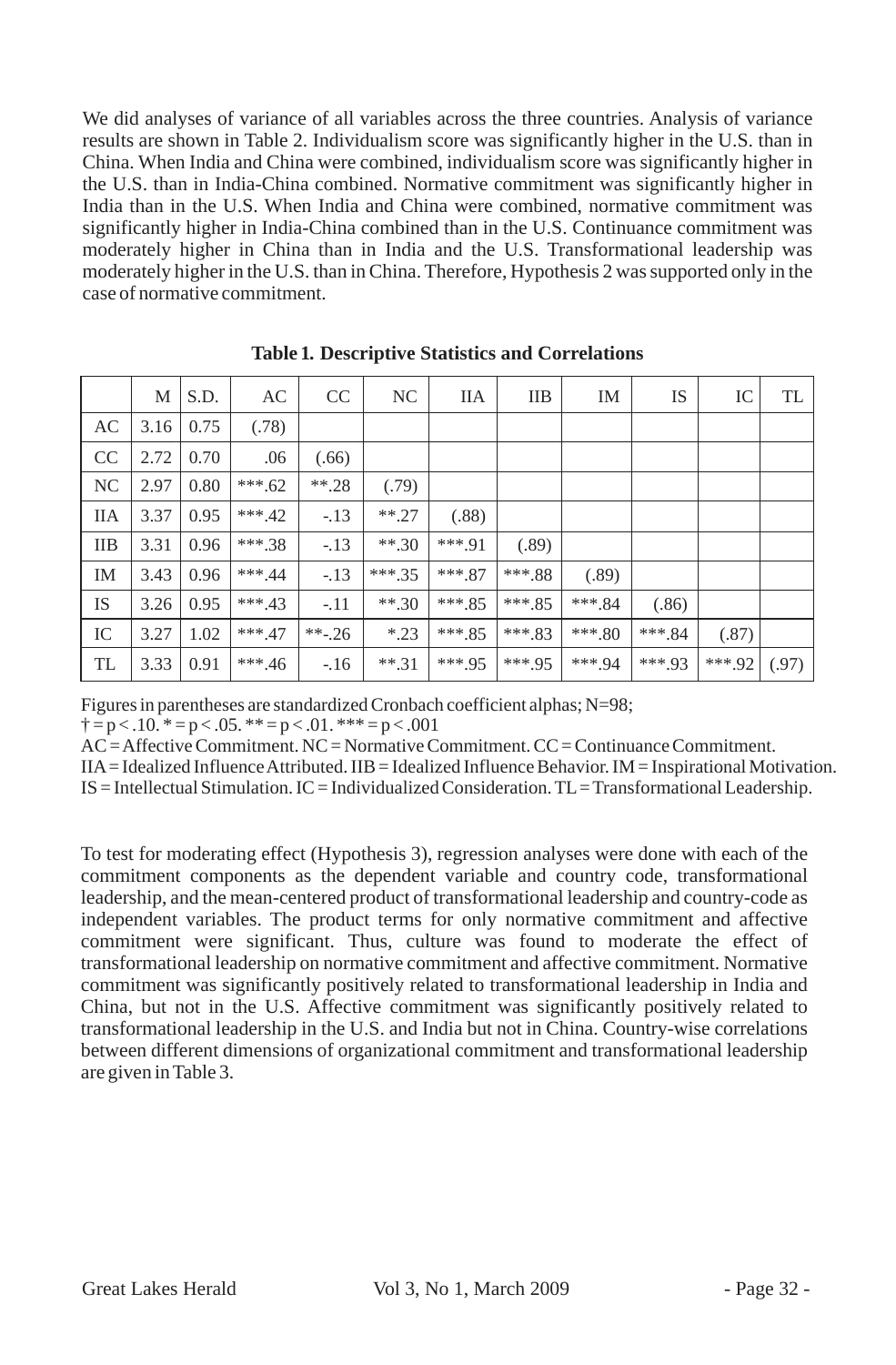|                                | Mean | China<br>U.S.<br>India<br>S.D.<br>S.D.<br>Mean<br>Mean S.D. |      |      | Model F<br>$(US \&$<br>IN | Model F<br>$($ IN &<br>CH) | Model F<br>(US $\&$<br>CH) |         |          |
|--------------------------------|------|-------------------------------------------------------------|------|------|---------------------------|----------------------------|----------------------------|---------|----------|
| Individualism                  | 4.66 | 0.31                                                        | 4.53 | 0.39 | 4.42                      | 0.34                       | 2.36                       | 1.57    | $**9.50$ |
| Masculinity                    | 3.81 | 0.47                                                        | 3.77 | 0.48 | 3.91                      | 0.47                       | 0.11                       | 1.58    | 0.85     |
| Uncertainty<br>Avoidance       | 2.99 | 0.60                                                        | 2.86 | 0.67 | 2.94                      | 0.63                       | 0.70                       | 0.26    | 0.11     |
| Orientation                    | 4.16 | 0.61                                                        | 4.13 | 0.50 | 3.95                      | 0.63                       | 0.05                       | 1.70    | 1.98     |
| Power distance                 | 3.90 | 0.44                                                        | 3.90 | 0.47 | 3.91                      | 0.38                       | 0.00                       | 0.02    | 0.02     |
| Affective<br>Commitment        | 3.18 | 0.95                                                        | 3.27 | 0.82 | 3.05                      | 0.42                       | 0.18                       | 1.96    | 0.51     |
| Continuance<br>Commitment      | 2.60 | 0.77                                                        | 2.63 | 0.77 | 2.91                      | 0.52                       | 0.03                       | $+3.05$ | $+3.76$  |
| Normative<br>Commitment        | 2.78 | 0.99                                                        | 3.20 | 0.66 | 2.93                      | 0.68                       | $*4.03$                    | 2.61    | 0.56     |
| Transformational<br>Leadership | 3.47 | 1.04                                                        | 3.43 | 0.94 | 3.10                      | 0.70                       | 0.03                       | 2.57    | $+2.88$  |

**Table 2. Analysis of Variance across Countries**

 $\dagger$  = p < .10.  $*$  = p < .05.  $**$  = p < .01.  $***$  = p < .001

**Table 3. Correlations for Each Country**

| <b>U.S.</b> $(N = 32)$         |      | S.D. |          |         |     |  |
|--------------------------------|------|------|----------|---------|-----|--|
| 1. Affective Commitment        | 3.18 | 0.95 |          |         |     |  |
| 2. Continuance Commitment      | 2.60 | 0.77 | $-.06$   |         |     |  |
| 3. Normative Commitment        | 2.78 | 0.99 | *** $64$ | .29     |     |  |
| 4. Transformational Leadership | 3.47 | LO4  | $**.48$  | $+33.3$ | .04 |  |

 $\dagger$  = p < .10.  $*$  = p < .05.  $**$  = p < .01.  $***$  = p < .001.

| <b>India</b> $(N = 32)$        | M    | S.D. |          |      |        |  |
|--------------------------------|------|------|----------|------|--------|--|
| 1. Affective Commitment        | 3.27 | 0.82 |          |      |        |  |
| 2. Continuance Commitment      | 2.63 | 0.77 | .23      |      |        |  |
| 3. Normative Commitment        | 3.20 | 0.66 | ***.68   | .22  |        |  |
| 4. Transformational Leadership | 3.43 | 0.94 | $***$ 51 | - 01 | *** 55 |  |

 $\dagger$  = p < .10.  $*$  = p < .05.  $**$  = p < .01.  $***$  = p < .001.

| China ( $N = 34$ )             |      | S.D.  |        |       |        |  |
|--------------------------------|------|-------|--------|-------|--------|--|
| 1. Affective Commitment        | 3.05 | 0.42. |        |       |        |  |
| 2. Continuance Commitment      | 2.91 | 0.52  | .16    |       |        |  |
| 3. Normative Commitment        | 2.93 | 0.68  | *** 57 | $*42$ |        |  |
| 4. Transformational Leadership | 3.10 | 0.70  | .23    | .06   | *** 62 |  |

 $\dagger$  = p < .10.  $*$  = p < .05.  $**$  = p < .01.  $***$  = p < .001.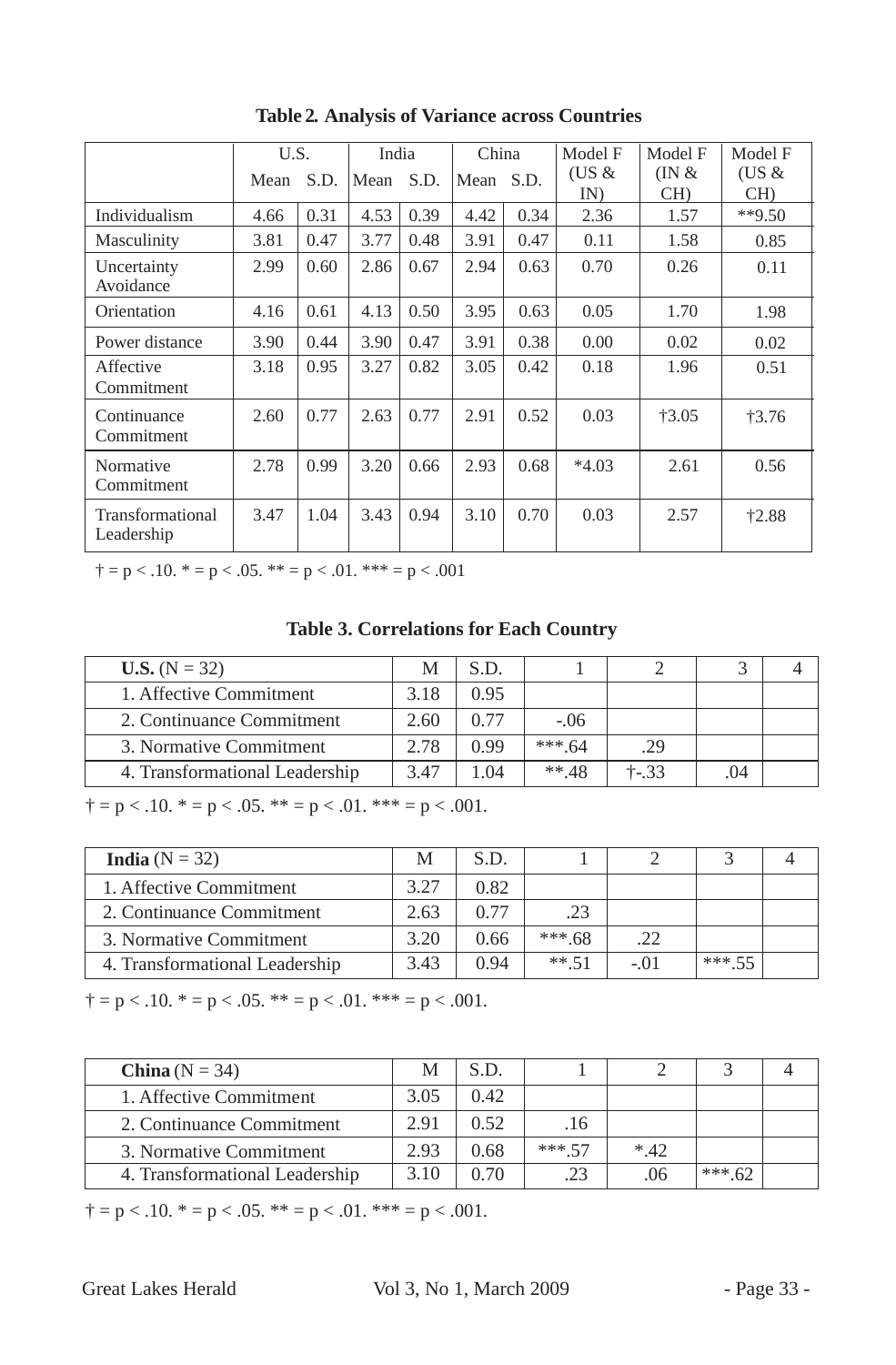### **DISCUSSION**

The objective of this study was to throw light on whether there are cultural differences in employees' commitment to their organization, and the impact transformational leadership has on these levels of commitment. Results indicate that affective commitment and normative commitment are positively related to transformational leadership, whereas continuance commitment is not significantly related. Normative commitment is significantly higher in India-China combined than in the U.S. Continuance commitment is moderately higher in China than in India and the U.S. Transformational leadership is moderately higher in the U.S. than in China. Culture moderates the effect of transformational leadership on normative commitment and affective commitment. Normative commitment is significantly positively related to transformational leadership in India and China, but not in the U.S. Affective commitment is significantly positively related to transformational leadership in the U.S. and India but not in China.

The obligation of an employee to stay in a company is dependent on the emotional attachment and the perceived opportunity costs of leaving the organization that the employee has. In recent times, this has come to be known as employee 'engagement'. The three components of commitment are not mutually exclusive: an employee can simultaneously be committed to the organization in an affective, normative, and continuance sense, at varying levels of intensity. Analysis and interpretation of the data collected from the sample clearly indicate that commitment levels of employees in an organization are strongly influenced by the presence of a transformational leader. Affective and normative commitment of the employee are enhanced by idealized influence attributed, idealized influence behavior, inspirational motivation, intellectual stimulation, and individualized consideration. Thus, an employee's emotional attachment to the organization can be enhanced by having a manager with transformational leadership qualities, thereby making the employee feel positively obliged to stay with the organization. The opportunity cost of leaving the organization as perceived by employees is not significantly associated with transformational leadership. Since transformational leadership is an engaging relationship, it does not influence employees to stay in the organization only because they have to.

Among the three countries studied, U.S. ranked highest and different from India and China in the individualism dimension in accordance with Hofstede's (1984) study, indicating an inclination towards independence, and personal accomplishment more than teamwork and cooperation. Thus, clubbing the two countries similar on individualism dimension shows that an obligation to stay is lower in countries high on individualism, suggesting that individualism focuses only on oneself and may not encourage thoughts of obligations towards anyone. This could mean that employees in U.S. have different expectations from their manager, which personally motivate them to stay in the company compared to other countries. The way employees are emotionally attached to their organization under the influence of a transformational leader might vary across countries due to their different values and beliefs based on their different history and tradition. That could explain why transformational leadership is not related to affective commitment only in China.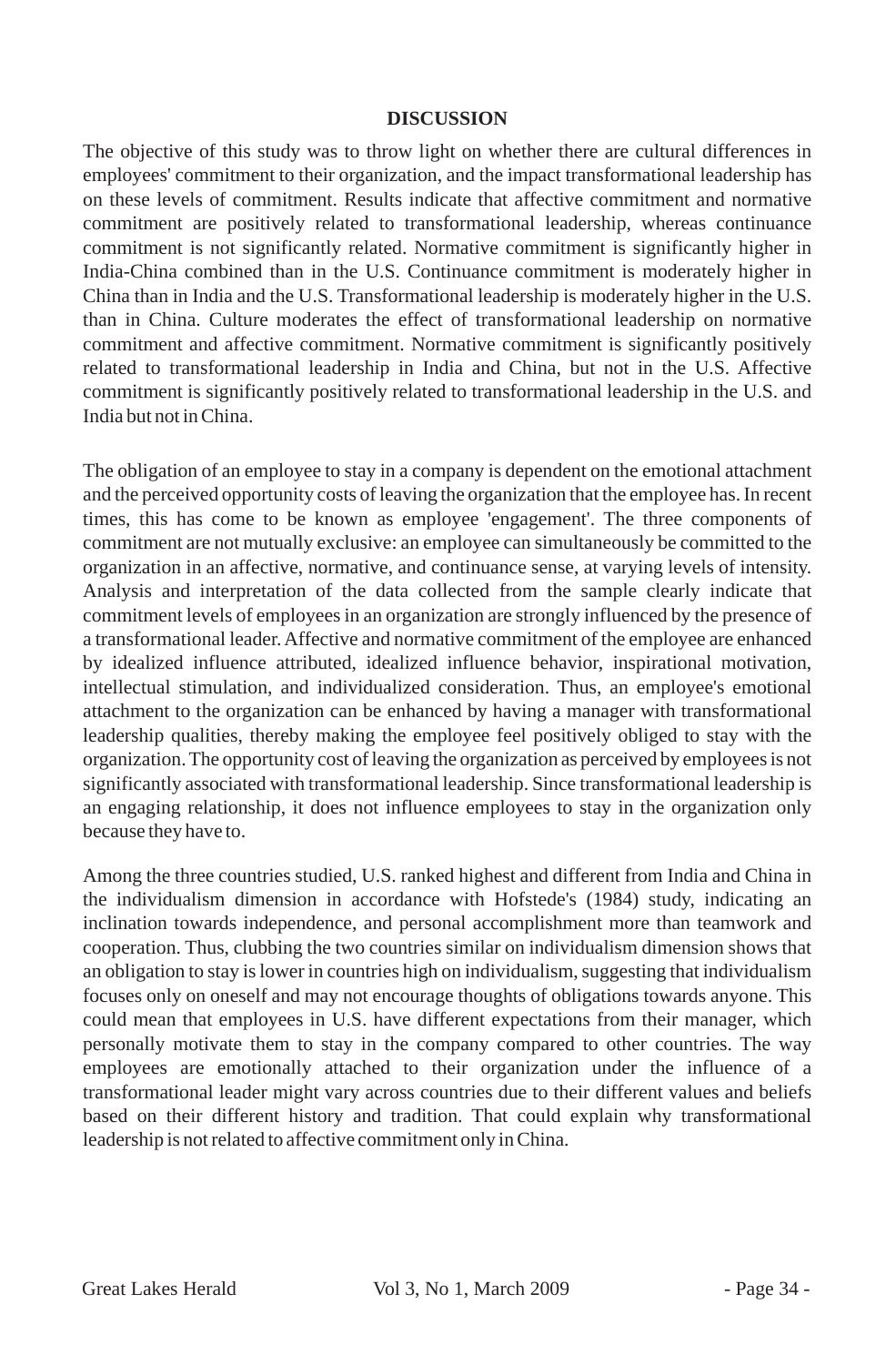# **Organizational Implications**

Organizations today are widely expanding and setting up plants and facilities in various places of the world to take advantage of globalization, increased opportunities, and lower costs. As success of any organization is seldom achieved without the right people, it becomes very important to learn and understand the fact that people in different countries have different sets of values and beliefs, and factors that motivate them to stay in the company. Hence, managers of different nationalities leading those people should understand this and effectively tap this to the advantage of the organization. Under the influence of a transformational leader, employees can forget the geographical boundaries that separate them, remain committed, and work towards achieving the organizational goals. However, the effect of transformational leadership on normative commitment and affective commitment is not the same across all countries. Managers have to understand that they cannot use the same means for enhancing normative commitment and affective commitment in countries that vary on individualism.

### **Limitations and Suggestions for Future Research**

This study takes Hofstede's scores as the basis for selecting the countries. The entire study is carried out taking Hofstede's ranking of various countries on the cultural dimensions. Moreover, out of the five cultural dimensions, only individualism significantly varied across the samples from the three countries. Some of the respondents in the U.S. sample were people belonging to a different nationality, but residing in the U.S. for more than a year. This could have distorted the values as different nationalities differ in their value systems. The study for the Chinese sample was taken from a single organization and therefore could have sample biases. Causality could not be empirically established in this study, since all data were collected at the same time.

The study can be expanded by studying several countries with different rankings of Hofstede's scores along all cultural dimensions to shed more light on the impact of transformational leadership on organizational commitment. Other factors and outcomes of organizational concern like organizational citizenship behavior, employee motivation, productivity improvement, organizational belongingness, and work-related attitudes can be analyzed to help organizations understand and retain employees with a work environment that is conducive. Data can also be collected from a larger number of respondents from various sectors and/or over different periods to establish causality and help understand the relationship better.

### **CONCLUSION**

In today's globalized world, there is intense competition and scarcity of resources that companies face. The understanding of people's values and beliefs across various cultures has become unavoidable for survival. This study shows that employees in an organization are emotionally attached and they feel obliged to stay when they perceive their superiors to be transformational leaders. In addition, the way employees in different cultures perceive commitment and transformational leadership is different in different cultures. Finally, the most significant finding of this study is that the relationship between follower's organizational commitment (particularly normative commitment) and transformational leadership is stronger in collectivistic cultures than in individualistic cultures. Further research on this area could prove to be a successful differentiator for companies who manage, know, and understand their employees across the various cultures.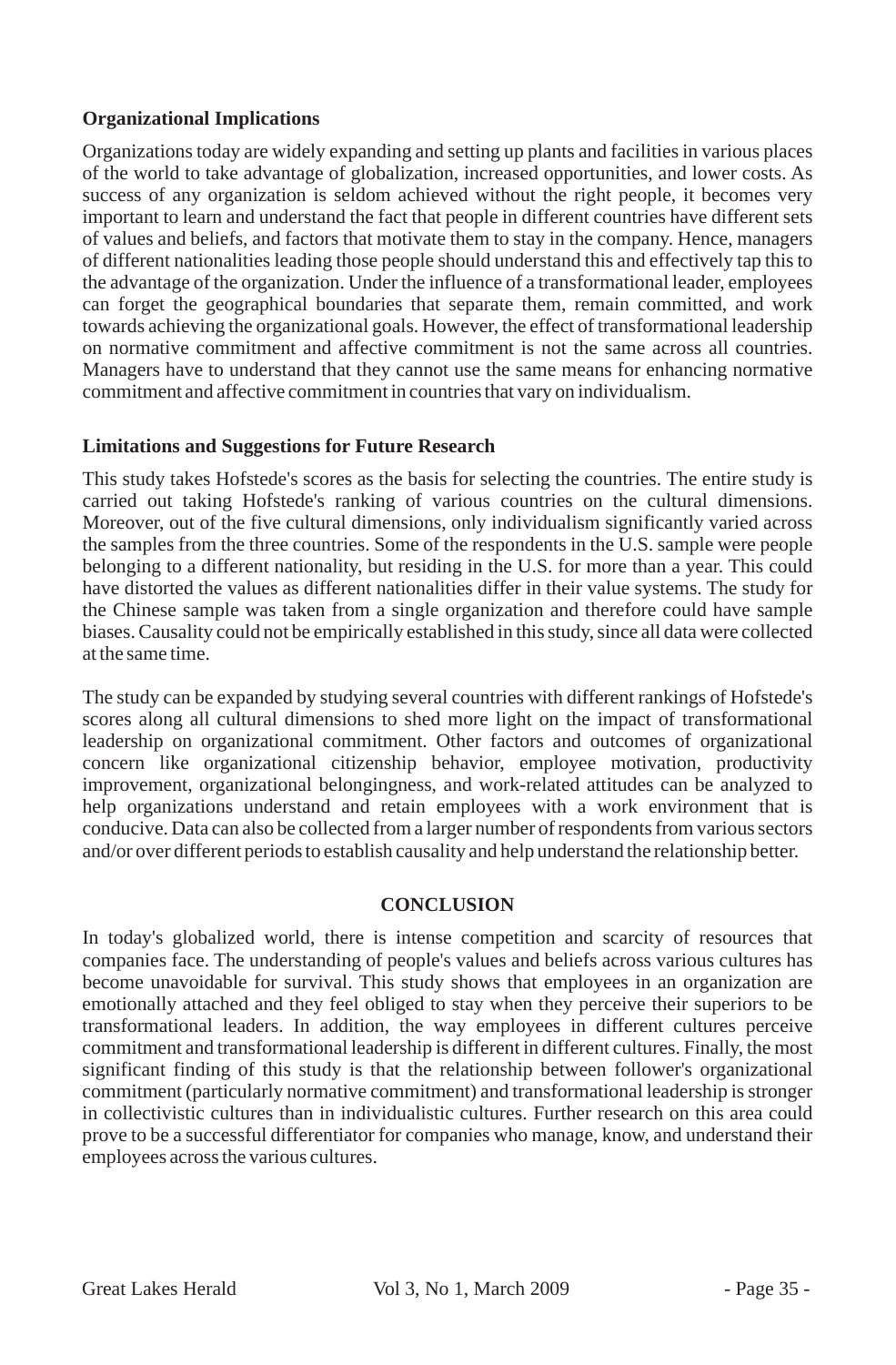### **REFERENCES**

Avolio B. J., Zhu, W., Koh, W., & Bhatia, P. (2004). Transformational leadership and organizational commitment: mediating role of psychological empowerment and moderating role of structural distance. *Journal of Organizational Behavior 25,* 951-968

Barge, J. K. & Schlueter, D. W. (1988). Acritical evaluation of organizational commitment and identification. *Management Communication Quarterly*, 2(1), 116-133.

Bass, B. M. & Steidlmeier, P. (1999). Ethics, character, and authentic transformational leadership behavior. *Leadership Quarterly, 10*(2), 134-143.

Bhaskaran, S. & Sukumaran, N. (2007). National culture, business culture and management practices: consequential relationships? *Cross Cultural Management*, 14(1), 54-67.

Bryant, S. E., Moshavi, D. & Nguyen, T. V. (2007). A field study on organizational commitment, professional commitment and peer mentoring. *The Database for Advances in Information Systems, 38*(2), 61-74.

Burns, J. M. (1978) *Leadership*. New York: Harper & Row.

Caykoylu, S., Egri, C. P. & Havlovic, S. (2007). Organizational commitment across different employee groups. *The Business Review, Cambridge*, 8(1), 191-197.

Chang, E. (1999). Career commitment as a complex moderator of organizational commitment and turnover intention. *Human Relations*, 52(10), 1257-1278.

Coleman, D. F., Irving, G. P. & Cooper, C. L. (1999). Another look at the locus of control organizational commitment relationship: it depends on the form of commitment. *Journal of Organizational Behavior*, 20(6), 995-1001.

DeGroot, T., Kiker, D. S., & Cross, T. C. (2000). A meta-analysis to review organizational outcomes related to charismatic leadership. *Canadian Journal of Administrative Sciences*, 17(4), 356-371.

Fiorito, J., Bozeman, D. P., Young, A. & Meurs, J. A. (2007). Organizational commitment, human resource practices, and organizational characteristics. *Journal of Managerial Issues*, 19(2), 186-207.

Fraser, C. & Zarkada-Fraser, A. (2002). An exploratory investigation into cultural awareness and approach to negotiation of Greek, Russian and British managers. *European Business Review*, 14(2), 111-127.

Fulford, M. D. & Rothman, R. (2007). Effective HR strategies for enhancing the organizational commitment of HIV-positive employees. *Journal of Organizational Culture, Communication and Conflict*, 11(1), 91-103.

Garg G., & Krishnan V. R. (2003). Transformational leadership and organizational structure: The role of value-based leadership. In S. Bhargava (Ed.), *Transformational leadership: Valuebased management for Indian organization* (pp. 82-100), New Delhi: Response Books (Sage Publications).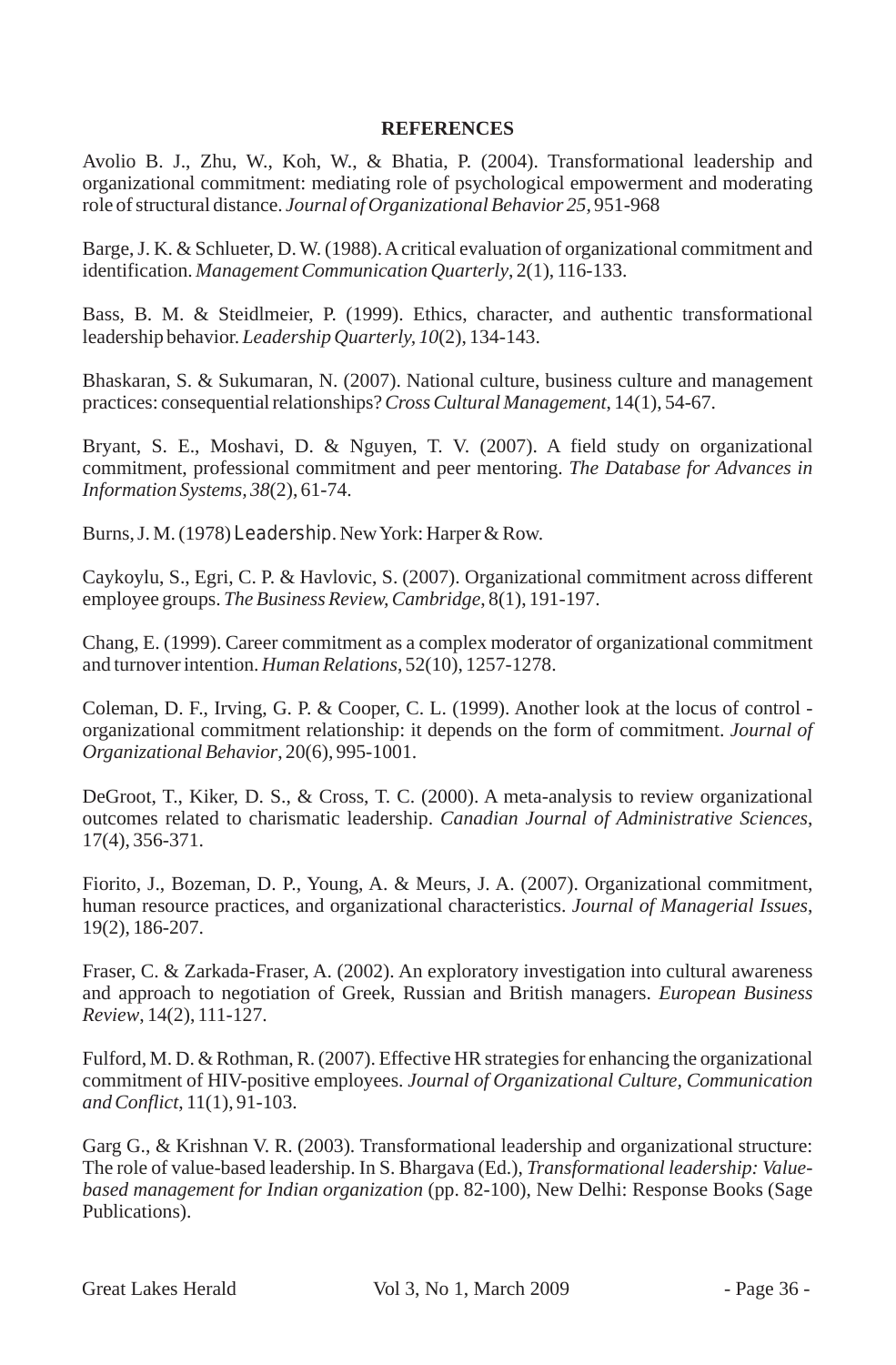Hautala, T. (2005). The effect of subordinates' personality on appraisals of transformational leadership. *Journal of Leadership and Organizational Studies, 11*(4), 84-92.

Hofstede, G. (1984). *Culture's consequences: International differences in work-related values*  (Abridged edition). Newbury Park, CA: Sage Publications.

Johnson, S. K. & Dipboye, R. L. (2008). Effects of charismatic content and delivery on follower task performance: The moderating role of task charisma conduciveness. *Group and Organization Management, 33* (1), 77-106.

Jung, D. I., & Avolio, B. J. (1999). Effects of leadership style and followers' cultural orientation on performance in group and individual task conditions. *Academy of Management Journal, 42* (2), 208-218.

Krishnan, V. R. (2005). Transformational leadership and outcomes: Role of relationship duration. *Leadership and Organization Development Journal, 26* (6), 442-457.

Krishnan, V. R. (2007). Effect of transformational leadership and leader's power on follower's duty-orientation and spirituality. *Great Lakes Herald*, 1(2), 48-70

Leiter, M. P. & Maslach, C. (1988). The impact of interpersonal environment on burnout and organizational commitment. *Journal of Organizational Behavior (1986-1998)*, 9(4), 297-308.

Leong, C. S., Furnham, A. & Cooper, C. L. (1996). The moderating effect of organizational commitment on the occupational stress outcome relationship. *Human Relations*, 49(10), 1345- 1363.

Lok, P. & Crawford, J. (2004). The effect of organizational culture and leadership style on job satisfaction and organizational commitment. *The Journal of Management Development*, 23(4), 321-338.

Masood, S. A., Dani, S. S., Burns, N. D. & Backhouse, C. J. (2006). Transformational leadership and organizational culture: the situational strength perspective. *Journal of Engineering Manufacture*, 220, 941-949.

Neuhauser, C. (2007). Project manager leadership behaviors and frequency of use by female project managers. *Project Management Journal*, 38(1), 21-31.

Nikandrou, I., Apospori, E. & Papalexandris, N. (2003). Cultural and leadership similarities and variations in the southern part of the European Union. *Journal of Leadership and Organizational Studies*, 9(3), 61-84.

Orpen, C. (1997). The effects of formal mentoring on employee work motivation, organizational commitment and job performance. *The Learning Organization*, 4(2), pg. 53.

Putti, J. M., Aryee, S. & Phua, J. (1990). Communication relationship satisfaction and organizational commitment. *Group & Organization Studies*, 15(1), 44-52.

Singh, N., and Krishnan, V. R. (2007). Transformational leadership in India: Developing and validating a new scale using grounded theory approach. *International Journal of Cross - Cultural Management*, 7(2), 219-236.